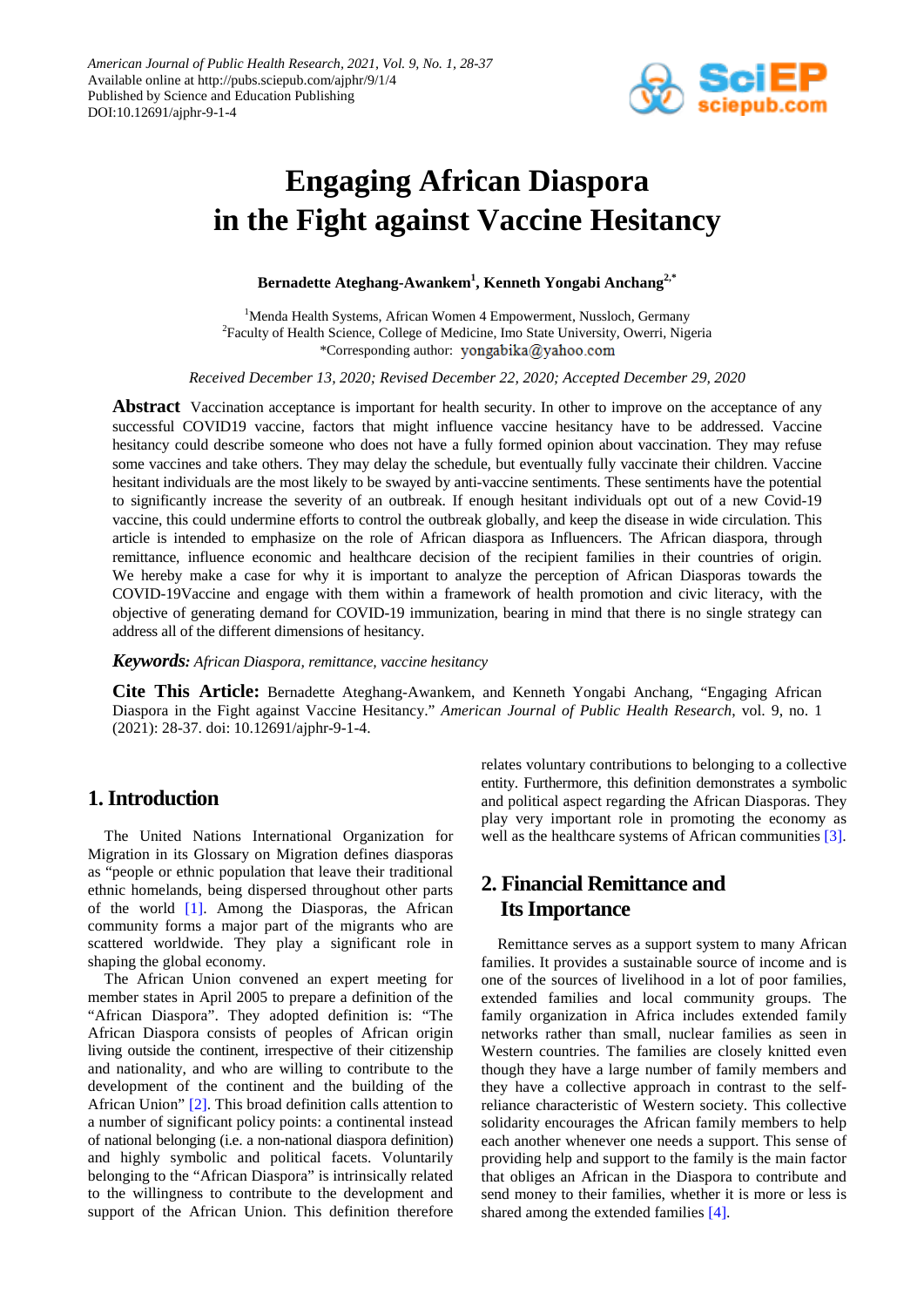In Africa there is no successful government system that can help the marginalized families therefore, this remittance becomes a much needed and reliable source of income. It gives the families a sense of safety and security as seen in many natural disasters situations where the financial contributions from the African Diaspora helped their families and local communities to cope with the crisis effectively. In the African countries, most of the poor people rely on the remittance as it provides direct and quick benefits. The key role played by the African Diaspora in providing financial support to their families also helps in building a sense of attachment among them. This not only helps in improving the family's condition but also provides economic stability in many poor countries in Africa. Evidence has shown that remittance serves as a *pro-poor finance* and plays a crucial role in reducing poverty [\[5\].](#page-8-1) Remittance are used for different purposes. Some of the remittance funds are used by the family members to pay their children's school fees, hospital bills etc. The support provided by the African Diaspora is directed at ensuring proper health care and education in their respective homelands. Remittances are also used as a capital to start new family business with the aim to help in building their family income. The African Diaspora also helps in the growth of small and medium enterprises in Africa by assisting in export of materials, products and equipment that are needed for them to start their business. Therefore, the Diaspora helps at different social and economic levels. However, their contribution is largely ignored by both the governmental and nongovernmental agencies [\[6\].](#page-8-2)

## **3. Diaspora and Their Impact on Health Decisions**

The most important feature that has impacted the process of globalization is the increase in these migrants around the world. Due to mass migration, a lot of people have drifted from the south to the developed nations of the west leading to a rise in the African Diaspora in the 21st century. Even though they form a huge number in the western countries but rarely any significant research or study has focused on their behaviors and activities. They have their own unique history, cultural and societal background, a distributed genome and beliefs associated with their health and fitness. They are the key decision makers in their families and therefore, whether it is economic, social or health related decision, the family members approach them for all important subjects. The success of COVID-19 vaccine in different African regions will be largely determined by the view and perspective of the diaspora. In order to maximize the reach of the vaccines to the African communities we need to understand what is the current attitude and belief of the African diaspora with regard to the future COVID-19 vaccine that is still in the developmental stage. In the current pandemic, it is very important to demonstrate the factors associated with vaccine hesitancy and how we can overcome them to fight against this crisis situation together irrespective of our race and culture [\[5\].](#page-8-1) A clear understanding will help us to approach the African population and build a sense of trust and confidence

among them for accepting the vaccine whenever it is made available to them. Therefore, in this article we aim to elaborate the role of African diaspora that will significantly impact the outcome of the vaccination program as well its acceptance in their families in the wake of COVID-19 pandemic.

## **4. Vaccine Hesitancy in African Diaspora**

According to the World Health Organization (WHO), vaccine hesitancy is defined as any delay caused in acceptance of the vaccine or refusal of the vaccines even though the service of getting vaccination is provided. It involves a complex interplay of factors associated with culture, race, ethnicity, geographical location and people's own attitudes and beliefs [\[18\].](#page-8-3)

Vaccines have been widely used to combat infectious diseases [\[6\].](#page-8-2) The successful outcome of vaccination can be obtained if sufficient amount of people receive vaccines which in result will lead to herd immunity. However, in recent times it is observed that people tend to refuse receiving vaccination which has led to a wide research as to what causes this attitude. A new concept has emerged in the field of immunization known as vaccine hesitancy [\[7\].](#page-8-4) It was observed that Africans were less interested to be immunized when given the option of vaccination for seasonal influenza as compared to the Americans [\[8\].](#page-8-5) Additionally, the Centers for Disease Control and Prevention reported that 37% and 45% of the Africans and Americans, respectively were vaccinated during the 2015-16 flu season. It is also interesting to note that even when the immunization rates of influenza was increased, the Africans were much less immunized in comparison with the Americans [\[9\].](#page-8-6) This article aims to understand and evaluate the factors associated with vaccine hesitancy and also explore the attitudes and impact caused by the persistent racial disparities.

#### **4.1. Importance of Vaccination**

The pandemic (COVID-19) has infected millions of people worldwide and led to deaths of many [\[10\].](#page-8-7) In the U.S around 250 million people have been infected and over 125,000 have died as reported on June 2020 [\[11\].](#page-8-8) The Centers for Disease Control and Prevention (CDC) expressed its concern as according to their recent reports the impact of COVID-19 has been majorly observed among racial and ethnic minority communities [\[11\].](#page-8-8) Therefore, it is very important to understand that development of a successful vaccine is the best hope that can help to create a balance globally.

Several infections and deadly diseases such as rabies, typhoid, polio and plague were managed successfully with the development of vaccines. Vaccines will help in controlling the increasing mortality rates. According to Bill and Melinda Gates Foundation, it was shared that after following immunization process the mortality rate of under-five declined by 55% between the years 1990 and 2017 [\[12\].](#page-8-9) The US Centers for Disease Control and Prevention has highlighted that in the twentieth century the drastic improvement in public health is a result of global immunization  $[11]$ . This has in turn created new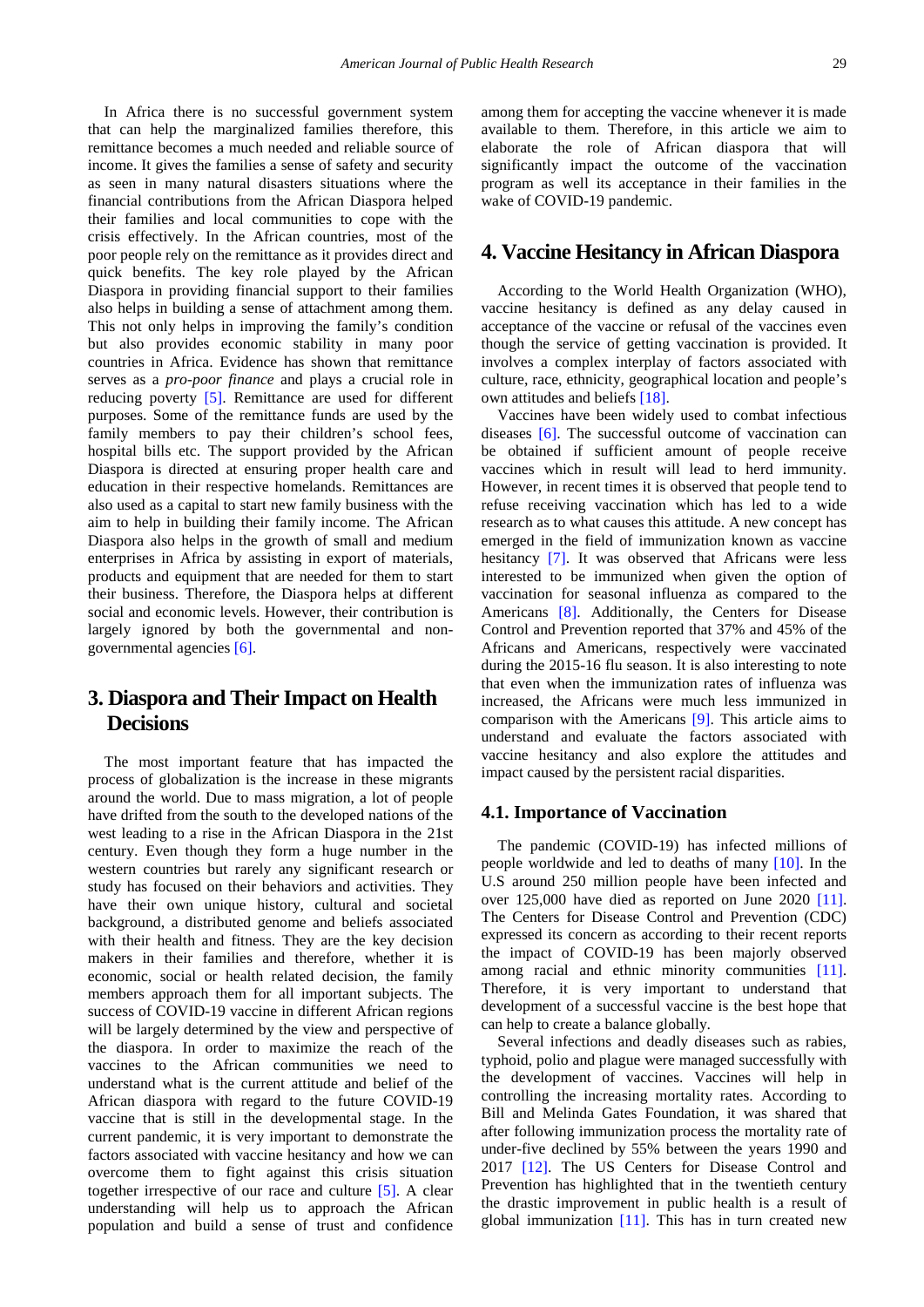health policies and processes that helped the developing nations. The white house reports of the past few decades have included vaccine development as a priority based on the pandemic preparedness [\[13,14\].](#page-8-10)

An important aspect in the immunization process will involve sharing of the vaccine equitably once it is prepared [\[15\].](#page-8-11) The chaos caused due to the pandemic has reduced the sense of optimism when it comes to dealing with the problem of vaccine hesitancy. There is an on-going conversation on the social media that are concerned what will be the outcome if people who deny the routine immunization also hesitate to undergo vaccination for COVID-19. Numerous health experts have mentioned that based on the data obtained from global disease tracking there has been a rise in the number of infectious diseases such as measles that were under control previously [\[16\].](#page-8-12) One of the most important factor that has led to the rise in disease as observed by the CDC is due to reduced vaccination [\[17\].](#page-8-13) Even though the vaccines are completely free and ensured that they are available everywhere but a reduced response among African populations has created lot of health disparity. In 2019, the CDC estimated that more than half of the US population did not receive a vaccine for seasonal influenza [\[11\].](#page-8-8) The WHO has mentioned that one of the reasons that has deteriorated the health of individuals globally is due to "Vaccine hesitancy" [\[14\].](#page-8-14) The COVID-19 crisis demands a collective effort where all the factors that cause vaccine hesitancy among the African diaspora should be assessed.

#### **4.2. Factors Causing Vaccine Hesitancy**

The concept of vaccine hesitancy came into existence after the Strategic Advisory Group of Experts in Immunization (SAGE), a selected group of people working for WHO examined the rising trends associated with the vaccination process [\[19\].](#page-8-15) The WHO has mentioned three factors (the three C's) that play a critical role when it comes to vaccine hesitancy [\[7\]:](#page-8-4) (1) Complacency refers to the perception of risks, complications and value related to vaccines. (2) Convenience refers to the affordability, accessibility and availability of the vaccine and how different factors are associated with it. (3) Confidence refers to the effectiveness and safety of vaccines, a trust on the government and the sectors that provide the vaccines. It implies that individuals perceive the benefits of the vaccines and have faith in the health services and health professionals [\[20\].](#page-8-16)

WHO has emphasized that the attitude what leads to vaccine hesitancy is context specific. It is observed that individuals can refuse one specific vaccine whereas continue to receive others [\[7\].](#page-8-4) According to SAGE working group, the vaccine hesitancy depends on few specific factors such as: Cultural background, ethnicity, racial history, economic condition, individual's attitude and beliefs, family's perception, environmental, and political factors, personal experience, and Vaccine specific issues. A broader understanding is required to evaluate the social, historical, and cultural impact that gives rise to hesitancy [\[21,22\].](#page-8-17)

#### **4.2.1. Vaccine Distrust**

Less trust and lack of confidence was seen to be directly linked with the vaccine itself. The majority of the African diaspora who were not interested to get vaccination shared few reasons for the same such as fear of side effects, distrust due to lack of vaccine efficiency, a fear of needles and a belief that vaccines could transfer the virus to the body. People justified that the risk of the disease is outweighed by the side-effects or bad reactions demonstrated after vaccination. People who lacked trust considered vaccine less effective and more harmful due to their own assumed reasons and views. African diaspora has shown a high distrust in getting vaccines based on the lack of trust for the government and policy makers related with the vaccination services. They also believed that the needles could be contaminated and would unnecessarily get them exposed to some disease [\[23\].](#page-8-18)

#### **4.2.2. Organizational and Governmental Distrust**

Many Africans have low trust and confidence for the organizations, pharmaceutical companies and government that are associate with the vaccines. They believe that all these public health agencies have their own personal motives and a profit-oriented mindset. Due to the racial discrimination, injustice, and involvement of Africans in numerous unethical research studies, people have lost their faith in the system leading to vaccine hesitancy. Policy makers and organizations should ensure that the trust is regained, and no further harm or injustice should be done [\[23\].](#page-8-18)

#### **4.3. Difficulty in Vaccine Acceptance**

The non-takers of the diaspora believe that the vaccine shot is unnecessary. They consider their own immune system to be strong enough to fight any foreign body or infection. They also believe that following different behaviors and procedures will help them to combat any infection therefore, vaccines do not help in any specific way. The African people strongly believe that their body can fight any bacteria on its own and makes the immune system stronger. Hence, vaccines intake will make the body weak if they go for a shot. Many do not understand the reason behind taking a vaccine. They justify their belief that if one is not sick then what is the need to get a vaccination. The lack of complete understanding of why vaccines are important has created a huge gap between the American and African diaspora in vaccine acceptance. Additionally, they associate vaccine with getting a painful injection and have concerns regarding the contamination.

Majority of the African diaspora expressed their distrust for the government as they believed that the policy makers who are involved in creating the vaccines have their own personal motives. They considered vaccine distribution to be an experiment where the African community is used as a "guinea pigs". They also believe that for them the vaccines used were impure and diluted. This is due to the impact created by the Tuskegee Syphilis Study where their trust was broken by the government and health professionals by conducting unethical experiments among these communities. Therefore, it is very hard for the African diaspora to follow and believe the health system. They do not find it easy to accept vaccine. The vaccine hesitancy among the Africans is also a result of their family traditions. Older generation is greatly impacted by the previous customs and beliefs. As many families had a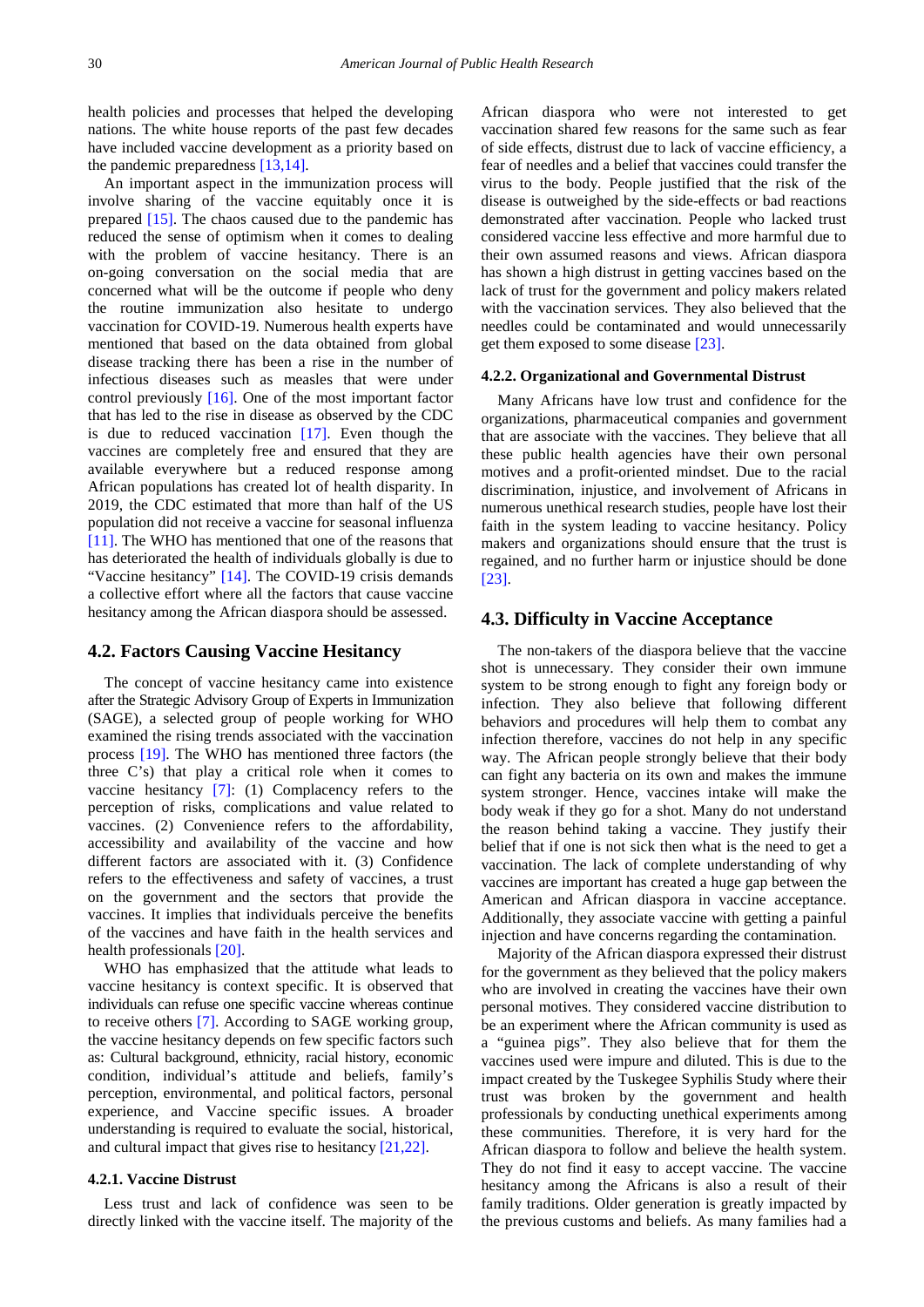tradition of not receiving a vaccine shot therefore, the same ritual is also followed by the newer generations. This is a cumulative effect of the distrust in the vaccine, fear of the injections, a history of betrayal by the medical authorities in the past and a socially reinforced avoidance of vaccine that has created distrust among the African diaspora [\[23\].](#page-8-18) The Americans showed a higher level of trust in accepting the vaccine as compared to the Africans. They considered vaccination to be of lower risk and had a degree of disease risk perception that developed a sense for accepting the vaccine process. The Americans believe that majority of the people of their race gets vaccination. However, the response was entirely different for the African diaspora. They believe that people of their own community tend to have a low vaccination rate as compared to the general population. The racial disparity in receiving vaccination highlights the difference in the perception, attitude and beliefs between the Americans and African diaspora.

The African diaspora are overall more hesitant and resistant to receive vaccines such as they will find some excuses, report more barriers and justify some form of substitute for getting vaccinated (such as conspiracy theories and naturalism) [\[24\].](#page-8-19) This overall negative perspective towards vaccination process will influence their decisions when it comes to receiving COVID-19 vaccines among their family members as they are the ones who take the health-related decisions.

### **4.4. Importance of Building Trust among Africans**

The WHO's Strategic Advisory Group of Experts (SAGE) has assessed the significant role of public trust in providing vaccination globally. It is clearly believed that trust is a critical aspect for increasing vaccine acceptance. However, there is no specific guideline or measurable factor that can quantify the trust, which aspect of trust is most important and how to improve the relationship between the policy makers, health professionals and people so that a wider vaccine confidence is attained. The issue of trust is not particularly specific to vaccines but a rather generalized notion that impacts the outcome of all kinds of government efforts [\[25\].](#page-8-20)

The African diaspora have struggled a lot in the past and also continue to fight for their rights and values in the present. They have experienced a history of slavery and racial discrimination that has created hatred and distrust towards the government. On the other hand, the Americans did not go through similar kinds of discrimination. Moreover, their experience with the health care system is mostly positive and were provided with a supportive environment therefore, it makes sense that they do not question the government. Therefore, the Africans have less trust in the institution, pharmaceutical company and other government agencies than the Americans. According to the SAGE, the societal and historical factors have created a lasting impression on the African community so now they find it difficult to grasp that vaccines are for their own benefits. They do not regard the health system as a service provider and tend to avoid getting vaccination  $[20]$ . It is seen that the younger African diaspora are still hopeful and trust the health care system. They are more willing to obtain vaccines as compared to the older generation.

In the present crisis, until the vaccination program involves people of all the races no amount of vaccine will be helpful. The government should ensure that all efforts are taken to build a sense of trustworthiness among the African diaspora as it will impact their decision of vaccine acceptance at their homeland. The legacies that had continued for them cannot be changed by the health professionals or the pharmaceutical companies. But they should try all possible strategies to regain the trust and confidence in the system. Instead of collecting evidence for factors that caused distrust, institutions and organizations should plan strategies to create "trustworthiness". Parameters should be used by all health institutions where they are assessed whether all measures were taken in order to earn the trust of African diaspora [\[25\].](#page-8-20) As FDA is believed to be under the influence of large pharmaceutical companies, the FDA can increase its trustworthiness by providing more detailed information on the progress of COVID-19 vaccine, the approval process and its process of manufacturing as well as distribution. The CDC should justify the importance of the vaccine, its effectiveness in providing a safer environment globally. This will help the people to acknowledge that it is for the benefit of the general public and affect their level of trust.

## **5. COVID-19 Vaccines**

The first human cases of COVID-19, the disease caused by the novel coronavirus causing COVID-19, subsequently named Severe acute respiratory syndrome coronavirus 2 (SARS-CoV-2) were first reported by officials in Wuhan City, China, in December 2019 [\[26\].](#page-8-21) SARS-CoV-2 was identified in early January and its genetic sequence shared publicly on 11-12 January [\[27\].](#page-8-22) The coronavirus attacks the respiratory system and has led to few major outbreaks in the past few years including the severe acute respiratory syndrome coronavirus (SARS-CoV) and Middle East respiratory syndrome coronavirus (MERS-CoV). Till date, several measures have been taken to develop vaccines against SARS and MERS but no licensed vaccine has been developed yet. In addition, few other strains of coronaviruses have been detected HCoV2-229E, -HKU1, and -NL63 resulting in mild form of cold and cough [\[28\].](#page-8-23)

The development of vaccine against this various has been a very challenging task historically. Coronavirus consist of a large Ribonucleic acid (RNA) genome that is protected by a helical nucleocapsid (N) and an outer layer of envelope. This envelope consists of three different proteins namely matrix protein (M), envelope protein (E) and spike proteins (S) [\[29\].](#page-8-24) The vaccine development target has been the S protein as it has demonstrated a neutralizing effect on the antibody [\[30,31\].](#page-8-25) In the animal models when the trial vaccines were used it was observed that the response was not adequate. The vaccines were not able to successfully prevent the disease [\[32\].](#page-8-26) There is also a concern regarding the absence of attainment of long-term immunity with vaccination. And there is a probability of getting re-infection [\[33\].](#page-8-27) Considering all the other factors, vaccines are still the best option to spread the progression of disease.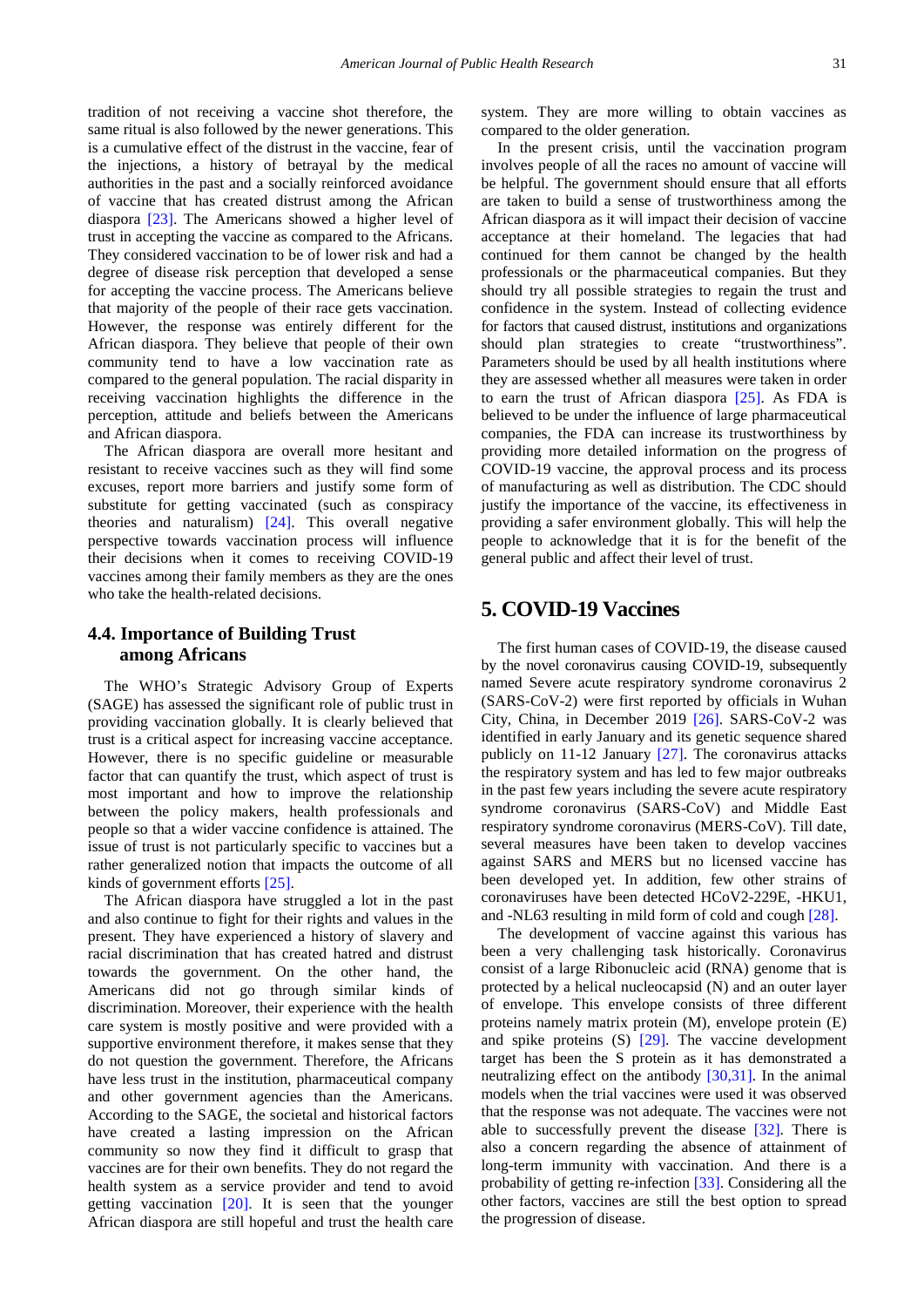## **5.1. Development of Covid-19 Vaccines**

The vaccine production takes a decade's time usually to follow the entire process of pre-clinical testing and trials, mass production and distribution in the required area. However, in a pandemic the production has to speed up and a decade long process has to be covered in a year or as soon as possible. This creates a lot of risks and financial strain on the global economy [\[34\].](#page-8-28) In the past, we have seen that any delay in the vaccine distribution increases the mortality and morbidity. In the Ebola epidemic that occurred in West Africa in 2013-2014, more than 11,000 people died [\[35\].](#page-8-29) Not only it had an impact on the health system, but it also affected the economy [\[36\].](#page-8-30) Presently, to fight the COVID-19 there is no vaccine available. However, many nations are trying their best by involving the researchers, health professionals and pharmaceutical companies to provide a vaccine [\[36,38\].](#page-8-30) Every effort is directed to produce an effective vaccine that can be distributed among everyone [\[11,40\].](#page-8-8) There has been lot of trials where serum from the person who has recovered from COVID-19 were used to provide an immediate therapy for patients affected with COVID-19 [\[40\].](#page-8-31) Few vaccines have reached the final stage of assessment, INO-4800 by Inovio pharmaceuticals (NASDAQ-INO), Messenger Ribonucleic acid (mRNA)-based vaccine (mRNA-1273) by Moderna (NASDAQ: MRNA), and by other pharmaceutical companies such as CanSino Biologics and Johnson & Johnson (Clinical Trials, 2020). The Oxford University and Rocky Mountain Laboratories are working together to design a new chimpanzee adenovirus vectored vaccine (ChadOx1) (2020). The advantage of the ChAdOx1 is that it can elicit a strong immune response and fight the SARS-CoV-2 virus, provide better immunization to high risk population such as the elderly, children and individuals with compromised immunity [\[42,43\].](#page-8-32) The INO-4800 vaccine, a DNA plasmid-based vaccine targets the S protein of the SARS-CoV-2 and is believed to activate immune cells [\[43\].](#page-8-33) The Moderna Therapeutics is also in the final stage of completing the clinical trials [\[41\].](#page-8-34)

The majority of the vaccines are targeting the S protein of the COVID-19 virus by using the mRNA vaccine platform technology. The main reason of using the spike protein as target for vaccines development if their property of inducing potential neutralizing antibodies. They will play an important part in host receptor binding and pathogenesis [\[44,45\].](#page-8-35) Some researchers also believe that the spike glycoprotein of SARS-CoV-2 can also be a target for vaccine development [\[36\].](#page-8-30) The valuable options include the DNA vaccines, chimeric viral vaccines, and membrane vesicle-vaccines [\[39\].](#page-8-36) Antibody-based vaccines are under development and produced by Eli Lilly and AbCellera. A pandemic vaccine adjuvant that can be used in all the COVID-19 vaccine candidates has been created by GlaxoSmithKline. Sanofi in collaboration with GlaxoSmith- Kline (GSK) have developed recombinant DNA vaccines by bringing into use the adjuvant prepared by GSK. The vaccine has initiated its first clinical phase in September 2020 [\[46\].](#page-8-37) Even though a lot of vaccines are under development but none of them have reached a commercial level. Most of them have reached a pre-clinical testing stage.

#### **5.2. Vaccine Candidates**

Development of vaccine will involve the selection of protective antigen/peptide from SARS-CoV-2 [\[39\].](#page-8-36) As the genome sequence of the virus is already revealed which is proving helpful for the subunit vaccine development. The various structural proteins such as the envelope (E), membrane (M) and spike (S) are targeted as antigens for the vaccine development  $[47]$ . In a recent research by Ahmed et al. [\[38\],](#page-8-39) the T and B cell epitopes from two of the structural proteins of the SARS-CoV-2, the Spike (S) and nucleocapsid (N) proteins were found to demonstrate identical mapping to the virus. Additionally, no genomic mutation was detected in the 120 genome sequences making them appropriate candidate for vaccine development.

#### **5.3. COVID-19 Vaccine Trials in Africa**

Recently, the COVID-19 vaccine trials are being evaluated in South Africa. The main intention is to evaluate how the vaccines work there and assess the response in the African population. The Novavax clinical trial is managed in Africa under the guidance of several chief investigators. It is strongly suggested that African population genome consists of varieties of genomic variation and therefore until and unless the African countries are included in the vaccine trial the effectiveness of the COVID-19 vaccines cannot be completely determined. The response of the trial will help in making proper decisions, and execution of an effective strategy to promote global distribution of the vaccine. The NVX-CoV2373 vaccine and few other COVID-19 vaccines are assessed for their safety and effectiveness in the African regions. The South African Medical Research Council Vaccines and Infectious Diseases Analytics (VIDA) have shown positive response and interest in continuing the vaccine trial.

The first clinical vaccine trial was conducted in June 2020 followed by the second trial and third trial in September 2020 where COV2-S, a Johnson & Johnson product was used for the study. The first trial was conducted with the joint effort of Oxford University and the Jenner Institute with Ox1Cov-19 vaccine. A vaccine research is underway in Africa to promote faster production and clinical testing. Clinical trials that are in the final stage of clearance will be performed in Kenya under the guidance of Oxford University. Additionally, in December 2020 under the collaboration of Uganda's Vaccine Research Institute and Imperial College London will be conducting the clinical trial [\[48\]](#page-8-40)

The African Academy of Sciences (AAS) based in South Africa along with the African Union Development Agency (formerly known as NEPAD) decided to prioritize the research trials for COVID-19 in Africa. More than 600 health professionals, researchers and policy makers understood that African population needs to be an integral part of the research focusing on the development of vaccine for COVID-19 in Africa. The African population is dealing with the impact of COVID-19 in a similar way as the other parts of the world. However, the healthcare system in Africa is fragile and lacks the basic necessities to ensure proper health coverage of all. The government as well as the people are doing their best to limit the social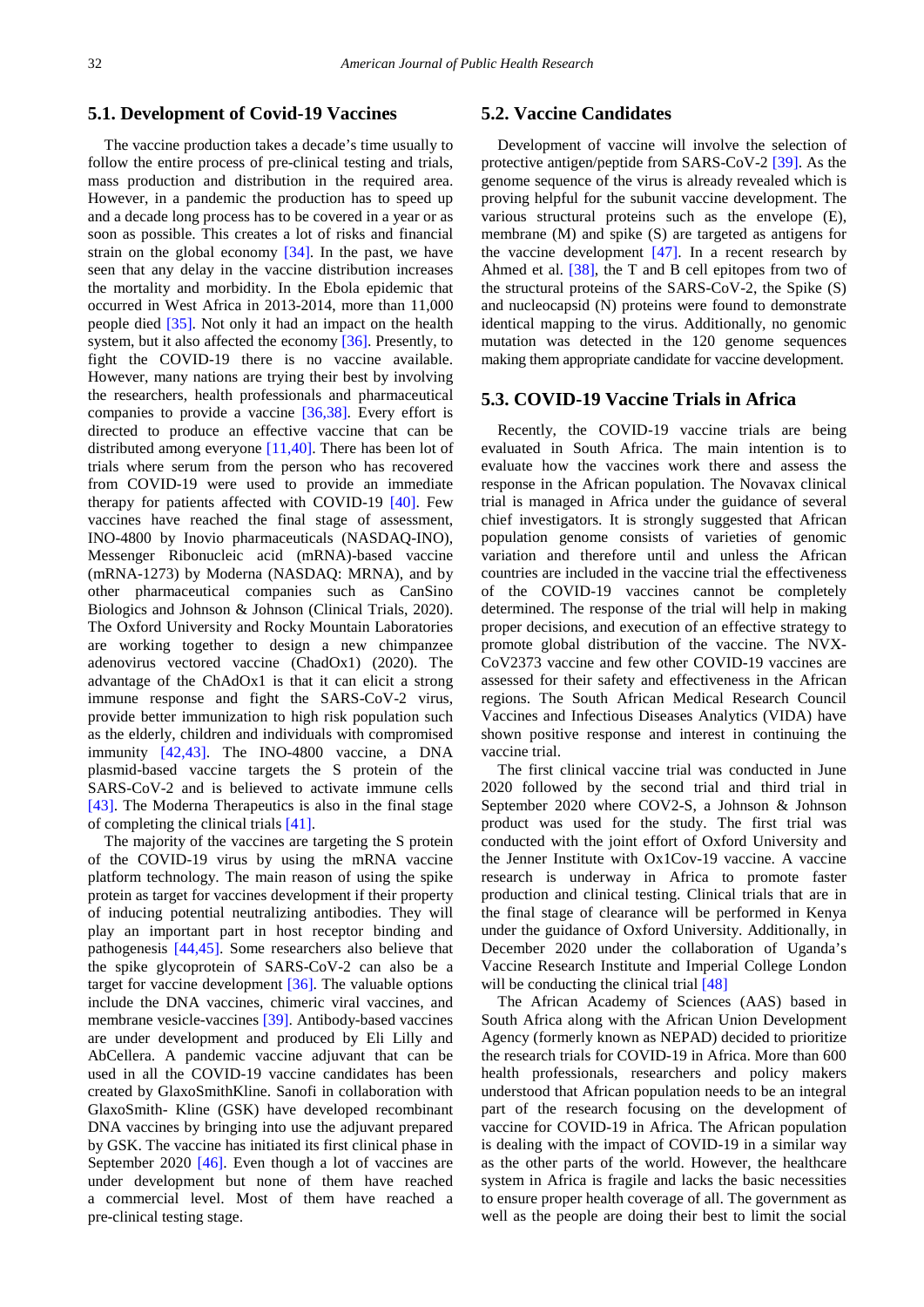transmission of the virus, but it is creating a lot of financial burden on them largely affecting the vulnerable populations. Therefore, vaccines once developed and distributed among all will improve their overall condition physically as well as financially [\[48\]](#page-8-40)

In the past, during any epidemic outbreak, generally vaccines were screened, tested and developed in other parts of the world and Africa used to be a passive recipient of vaccines. But, in the fight of developing vaccine for COVID-19, the African scientists, researchers, health professionals and policy makers are trying to develop vaccines in Africa itself. The researchers want to make their contribution in the international effort to develop vaccines. The vaccines will be easily tested among the population if they are developed in Africa as reported by one of the researchers to the Lancet Respiratory Medicine. The coordinator for Immunization and Vaccine Development at the WHO Africa Regional Office mentioned that it is important to include the African continent in the clinical testing of vaccines as it will help in the collection of relevant data related with the safety and effectiveness of the vaccine. Once the information is attained the mass enrollment of the vaccine can be conducted. Previously also the trials for few serious conditions were conducted in Africa such as the trial involving the vaccine for conjugate meningitis A conducted in 2010. It helped to provide immunity to more than 300 million people. The spread of Ebola virus was timely managed by the distribution of Ebola vaccine that helped to put an end to the largest Ebola outbreak seen in Democratic Republic of the Congo. The vaccine trial in the sub-Saharan Africa should be conducted after thorough assessment of the disease, and extent of its severity. All the biological, economic, and sociopolitical factors should be considered before initiating a clinical trial [\[48\].](#page-8-40)

In July 2020, the African Union (AU) in an effort to provide appropriate vaccines to African people created a new Consortium with the global vaccine developers, international pharmaceutical companies, policy makers and organizations that conduct clinical trials in Africa: The Africa Centers for Disease Control and Prevention (CDC) Consortium for COVID-19 Vaccine Clinical Trial (CONCVACT) which has been assigned the role to assess all the possible outcomes, safety and efficacy measures of vaccines candidate tested within the African populations. By the end of August, more than 1 million cases of COVID-19 were reported in Africa. Based on the previous reports, the AAS clinical trials community highlighted that including the African nations and the WHO Africa Regions, only 2% of the clinical trials happens there for all kinds of vaccines. As African population contributes to a large section of the world's population the vaccines should be tested on a much larger scale. The WHO (August 2020) reported that out of the 33 COVID-19 vaccine candidates under clinical evaluation, two are in Africa [\[48\].](#page-8-40)

## **5.4. Covid-19 Vaccination Program Implementation**

The solution to deal with the crisis situation that we are presently dealing due to the COVID-19 demands an approach where a safe vaccination program is implemented. It will not only bring a positive outcome when it comes to improving the health but also an overall well-being involving the economy and socioeconomic benefits. In total there are 8 vaccines that are currently going through the phase 1 trial. It is expected that by 2021, the COVID-19 vaccine will be available globally [\[49\].](#page-8-41) Researchers and scientists have learned from the prior pandemics that the mass vaccination programs need to be planned out strategically. Additionally, the general population should be made aware of the necessity to receive the vaccine in order to have the desired results. The timely distribution of the vaccine will help in reducing the morbidity and mortality that has impacted the entire world.

The purpose of vaccination program is to engage as many individuals as possible to get the vaccine. Just the mere distribution of the vaccination will not serve the purpose. Therefore, the mass immunological protection can be attained only if we build a sense of trust and confidence among the national and regional health communities and the general public. The most common barrier that prevents the public to get vaccines and achieve the herd immunity is vaccine hesitancy. It is reported that in order to target the approach for herd immunity for COVID-19, the threshold will range between 55% and 82% of the population [\[50\].](#page-8-42) Another thing to consider is the fact that there will be few people who will be ineligible to receive COVID-19 vaccines due to the age factor, underlying medical condition, immunocompromised state. The impact of this will lead to an increased refusal rate and if it is more than 10% it will create a great hurdle in achieving the goal of mass immunity.

According to recent surveys, it is suggested that out of 4 people only 3 will be opting to get vaccinated whenever the vaccine is made available. Also, once the vaccine is distributed and made available to health service providers, only 30% of the population will get the vaccination immediately after its availability [\[51\].](#page-9-0) Apart from the vaccine hesitancy, the lack of confidence in vaccination program is also one of the important factors creating the distrust among different racial background. The attitude of parents will also impact the outcome. Parents who are hesitant about the childhood vaccine that are routinely given are more likely to avoid the COVID-19 vaccines. In a research conducted by Edwards and Hackell, parents tend to prevent their children from getting vaccinated due to three main reasons: a) the significance of vaccines, b) the safety and effectiveness of vaccines, c) the freedom of choice [\[52\].](#page-9-1) It is very crucial to educate, build trust and make the people understand the importance of the future COVID-19 vaccine. The African population, the older generation, and children should be the target population who are required to be made aware regarding the role of COVID-19 vaccine.

#### **5.5. Educational Campaign**

Strong campaigns that focuses on public health and include people from diverse cultural background, ethnicity and nationality should be conducted. The social media will help in reaching out to audience in no time. The technology can be used for human welfare. The government and policy makers should make sure that no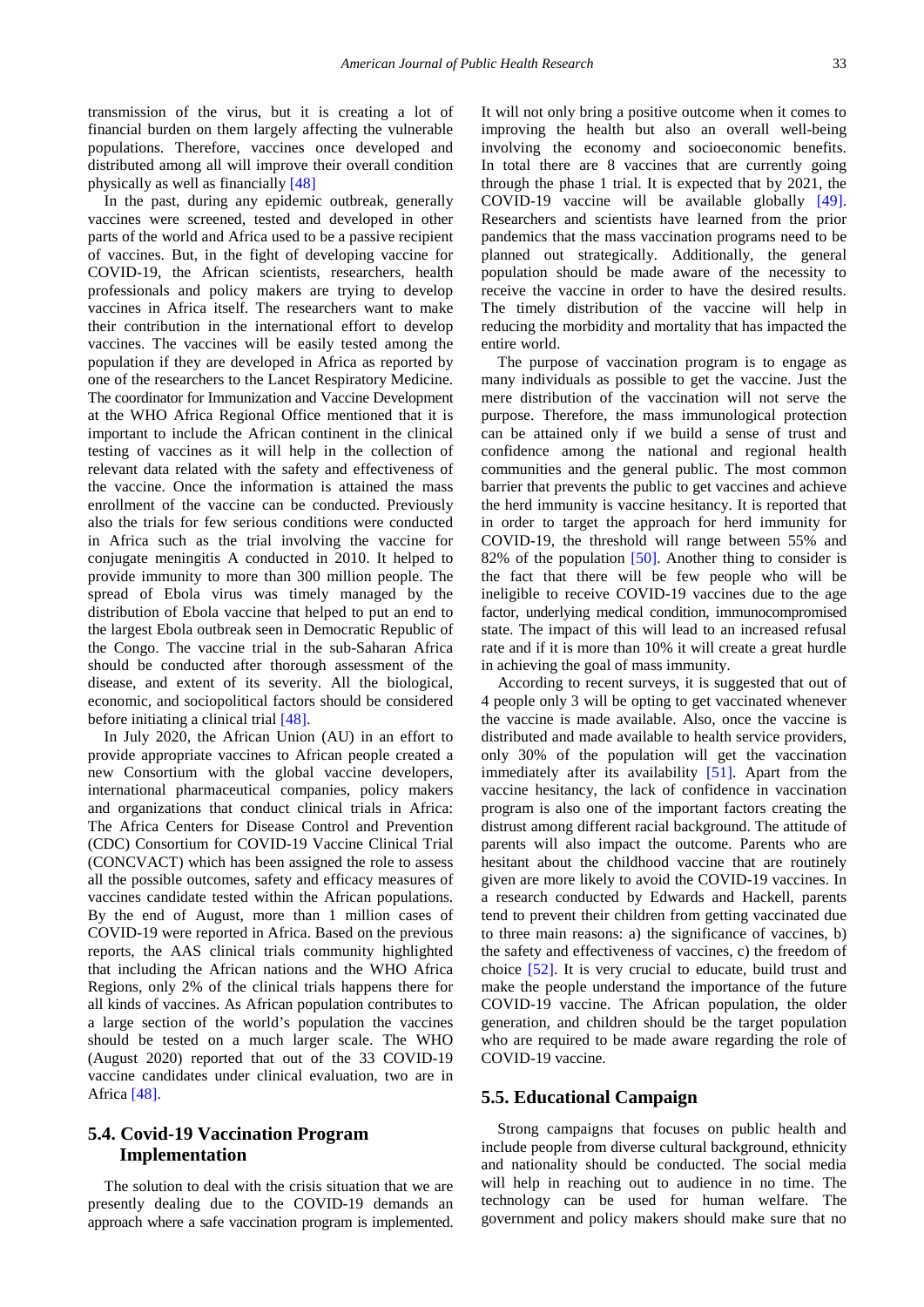false information regarding the vaccine is propagated. All types of anti-COVID propaganda should be handled by the health authorities and immediate action should be taken. This will help to curb the false notion related to vaccines and prevent any harmful ideas to be implanted among the common people. According to a survey conducted by the nonprofit Public Good Projects, there is a lot of misinformation on the social media regarding the future COVID-19 vaccine. Some believe that the vaccination should not be made mandatory as it interferes with their freedom of choice. Few of them consider it to be a part of conspiracy theory where the government will track their activities by using a small chip in the vaccine shot.

The kind of information we get on social media platform will directly or indirectly shape our decisions. It is need of the hour that all the misinformation should be investigated by the authorities. All types of beliefs and opinions associated with COVID-19 vaccine can be changed if the public is directed towards the correct information by using an evidence-based approach [\[53\].](#page-9-2) The dangerous outcome of the myths and false notion should be nipped in the bud. The public health campaigns should associate with the social media to monitor the related news linked with the vaccine. The frontline healthcare professionals should develop an encouraging attitude among the general population towards the vaccine. During any patient and doctor's interaction, a positive approach will influence the decision of the former. Physicians can share the benefits of vaccines and how they are provided in the interest of public. People who are vaccine hesitant will be more engaged if they are approached by someone, they trust such as their family physicians [\[54\].](#page-9-3)

The healthcare providers should be given the vaccination so that not only they are capable of treating the COVID-19 infected people but also allows the medical professionals to share the positive impact of the vaccines with their patients. This will have a great effect in changing the opinion of the African population who believed that they were used as a guinea pig to check the safety of any new treatment modality. Additionally, the nurses and the other allied health professionals will also influence the patients' attitude related to the vaccination programs. It is the joint effort of the healthcare professionals, the social media authorities and people who run the campaigns for public health to provide a message of strong evidence that COVID-19 vaccine is for the betterment of the society as a whole [\[55\].](#page-9-4)

## **5.6. Engaging African Diaspora in Vaccination Programs**

There is no "one-size-fits-all" model for governments or Institutions working to engage the diasporas more effectively. Each diaspora has a unique set of needs and capabilities based on its historical experience and the present realities of its countries of origin and destination, and government/Institution approaches must reflect these complexities. The International organization for Migration processes a four-stage roadmap for engagement with Diaspora: (1) Identify goals in undertaking this pursuit and to define the internal tools and mechanisms (administrative, financial, etc.) required for the task. (2) Know your Diaspora; This involves serious, comprehensive data collection (through a migrant/diaspora census, for example); mapping the location of the diaspora; compiling inventories of diaspora skills and experience; and engaging a wide range of diaspora members in listening exercises to understand what the diaspora has to offer, what it is willing to offer, and what it expects from the government in turn [\[56\].](#page-9-5) (3) Building trust is therefore a necessary third element of the diaspora engagement strategy. (4) Mobilize the Diaspora for Development: With trust established between governments and diasporas, the characteristics of diasporas well understood, and the objectives of diaspora engagement clearly articulated, partnerships for development involving diasporas can be more successfully mobilized [\[57,58\].](#page-9-6)

A joint effort is required to bridge the gap related to their political, social and mental well-being. A support system or authority that focuses on recognizing their initiatives, collaboration between their home and residential countries, and collaboration with different regional association that are specifically designed to meet the needs of diaspora. All these policies will play a key role in making diasporas partners in the country's development. The importance of vaccination and other public health issues in this time of COVID-19 will be taken care in a much better way if the African diaspora is approached in a broader perspective [\[3\].](#page-7-2)

## **6. Recommendation**

Future implications of COVID-19 and vaccine acceptance

## **6.1. Understand Public Expectations and Create Awareness about the Importance of Vaccination**

The entire world is dealing with the crisis situation. The diverse culture and population of U.S have their own beliefs, opinions, fears and hope regarding the future of SARS-CoV-2 vaccines. However, there are some concerning issues that are currently trending. The general public is quite optimistic regarding the development of COVID-19 vaccine that has led them into believing a faster manufacturing process, quick distribution and immediate clinical trials will end up in compromising the quality of the vaccines. On the other hand, some believe that initially the vaccine will be distributed to communities where the future subject of experimentation will be identified. If these myths are not looked into by the authorities then there is a high probability that the future demand of the vaccine will be compromised.

People should be regularly made aware regarding the risks and complications associated with the coronavirus. Before conducting the SARS-CoV-2 vaccine distribution, the health agencies should strategically plan and execute national campaigns, and engage diverse populations in making them understand about the health benefits, allocation and availability. The CDC should join hands with the local health departments and provide sufficient funds to create awareness even at the grassroots-level regarding the COVID-19 vaccination program [\[3\].](#page-7-2)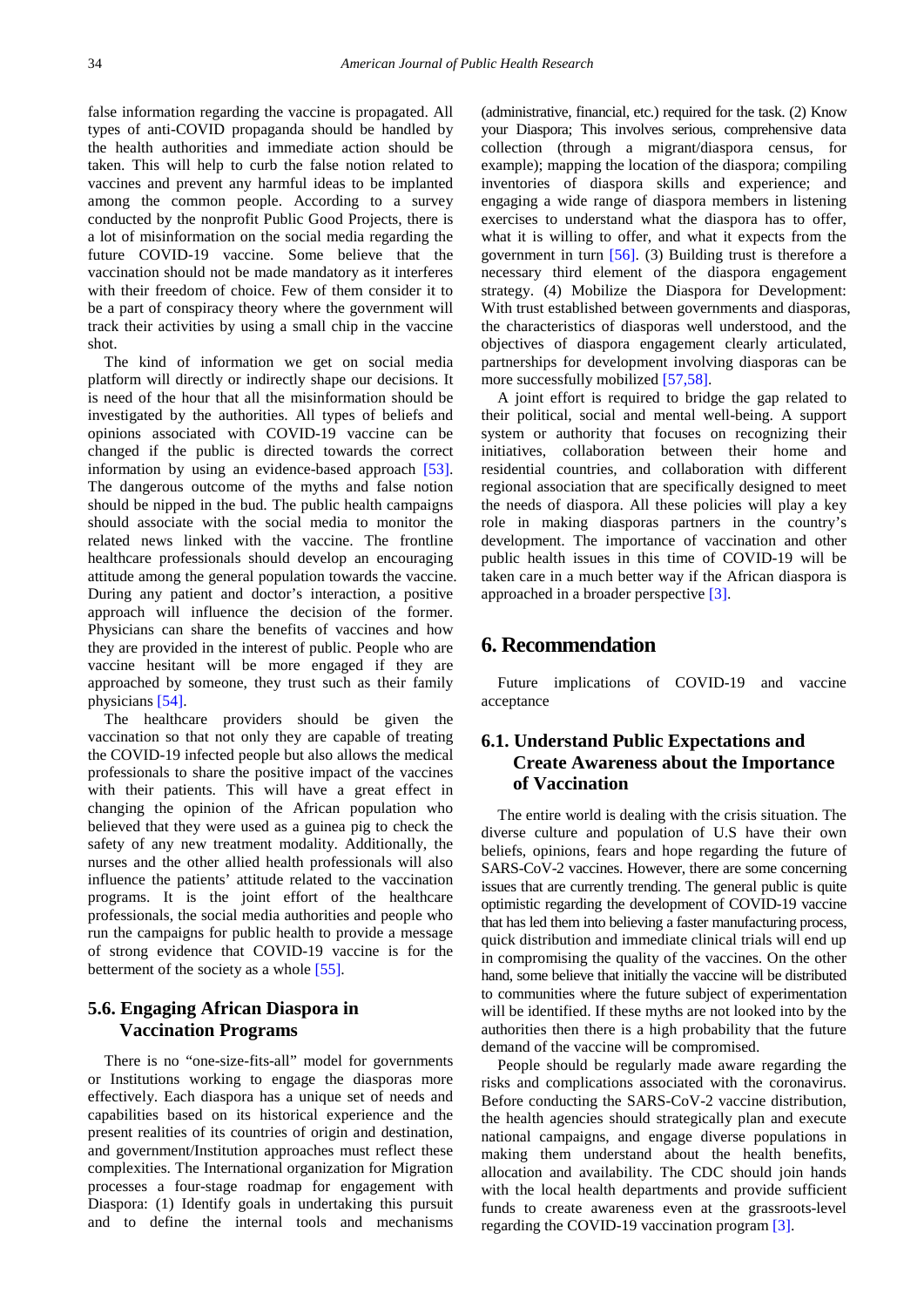## <span id="page-7-2"></span>**6.2. Build Public's Confidence by Ensuring Even Vaccine Allocation**

The worldwide focus of all healthcare departments is to ensure an affordable COVID-19 vaccine to all. The pharmaceutical companies are still working towards the development of the vaccine. Before the vaccine is commercialized, government should communicate to the public regarding the progress of the development. People should also be informed that vaccine once developed will be evenly distributed irrespective of the economic and social disparities. In the current situation when already a racially biased health system is present, people's beliefs and perceptions can be easily modified. Therefore, they should be ensured regarding a fair system where everyone will have the opportunity to avail the COVID-19 vaccine. No special preference will be given during vaccine allocation based on particular cultural background, race, ethnicity or community. This approach will show the transparency and evenness on behalf of the government as well as healthcare system. The US government should effectively communicate that vaccine will be made available to everybody based on one simple fact that whoever wants a COVID-19 vaccine will be given a COVID-19 vaccine [\[3\].](#page-7-2)

The CDC and US Department of Health and Human Services (HHS) should collaborate with the local authorities to design a strategy in building confidence that vaccine will be distributed fairly among all. Definite guidelines and framework that keeps a track of the distribution will help to effectively allocate the COVID-19 vaccine [\[3\].](#page-7-2)

## **6.3. COVID-19 Vaccine should be Made Available in a Convenient and Safe Environment**

As soon as SARS-CoV-2 vaccines will be produced, they will be required to be made easily available to the general public. In order to ensure accessibility to everyone, the local vaccination capacities needs to be assessed. In case of any inadequacies and loopholes, sufficient measures should be taken by the regional healthcare authorities. The community workers, local healthcare professionals, members of the marginalized communities should establish sites for the vaccination program that makes them feel safe. During the entire vaccination process, the authorities will be required to provide information regarding the vaccination opportunities in order to engage the population.

The CDC and other healthcare organizations should conduct surveys and address what has worked well in the past with regard to vaccine distribution. Evidence should be collected from the state and local public health departments in creating a planned approach to make the vaccine widely acceptable and accessible [\[3\].](#page-7-2)

## **6.4. Take Adequate Measures to Prevent the Spread of Misinformation Associated with COVID-19 Vaccines**

In today's world we are immensely dependent on social media. Every decision, action or plan related with the pandemic is covered. However, even though we are months away from developing the first successful vaccine but still a lot of myths and fake news are being spread. The topic of vaccination is looked into with great interests among all the countries. Apart from managing the economic, social and health situation the policy makers and government are facing another challenge of creating a sense of adequate knowledge and information among people who are tied to their own beliefs and perspective [\[3\].](#page-7-2)

The government should make platforms where before publishing any irrelevant news, a research based evidence is provided especially related to the vaccination. It will help to curb any negativity and track the communities who are against the COVID-19 vaccines. Accordingly, the regional and local authorities can communicate and find ways to engage such individuals. In communities, individuals who are trusted should be given a role to help in the spread of vaccination importance along with the healthcare professionals. This will help in bringing out a positive change in the people's mentality towards COVID-19 vaccines and vaccination operations [\[3\].](#page-7-2)

## **7. Conclusion**

Engaging African diaspora is crucial in bringing out an effective outcome of herd immunity and will directly impact the decision of vaccine acceptance among their family members in African countries. The efforts directed towards COVID-19 vaccine acceptance should be planned strategically before the vaccine is commercialized and distributed. The government, pharmaceutical companies, healthcare professionals, and researchers should direct all their energy in building a momentum to encourage vaccine uptake whenever it becomes available. The vaccine should be accessible to people of all the countries particularly targeting nations where the spread is rapid and severe complications have occurred. People who are hesitant towards the vaccine should be engaged in the educational campaigns providing them a clear understanding of its efficacy and safety. The joint effort of all the countries will surely provide us the first COVID-19 vaccine in the coming months. It is the people's perspective, attitude, and negligence that will decide the success of the vaccines. So, let's support the vaccination program after all it is the only hope that will help us to combat the pandemic.

## **Acknowledgements**

The authors thank Menda Health Systems and African Women 4 Empowerment e.V. for organizing this collaboration.

## **References**

- <span id="page-7-0"></span>[1] IOM. (2004). Glossary on Migration. Geneva: https://www.iom.int/.
- <span id="page-7-1"></span>[2] African Union. (2005). Meeting of Experts on the Definition of the African Diaspora 11 - 12 April 2005 Addis Ababa. Ethiopia: African Union.
- [3] Ionescu, D. (2006). Engaging Diasporas as Development Partners for Home and Destination Countries: Challenges for Policymakers. Geneva: International Organisation for Migration.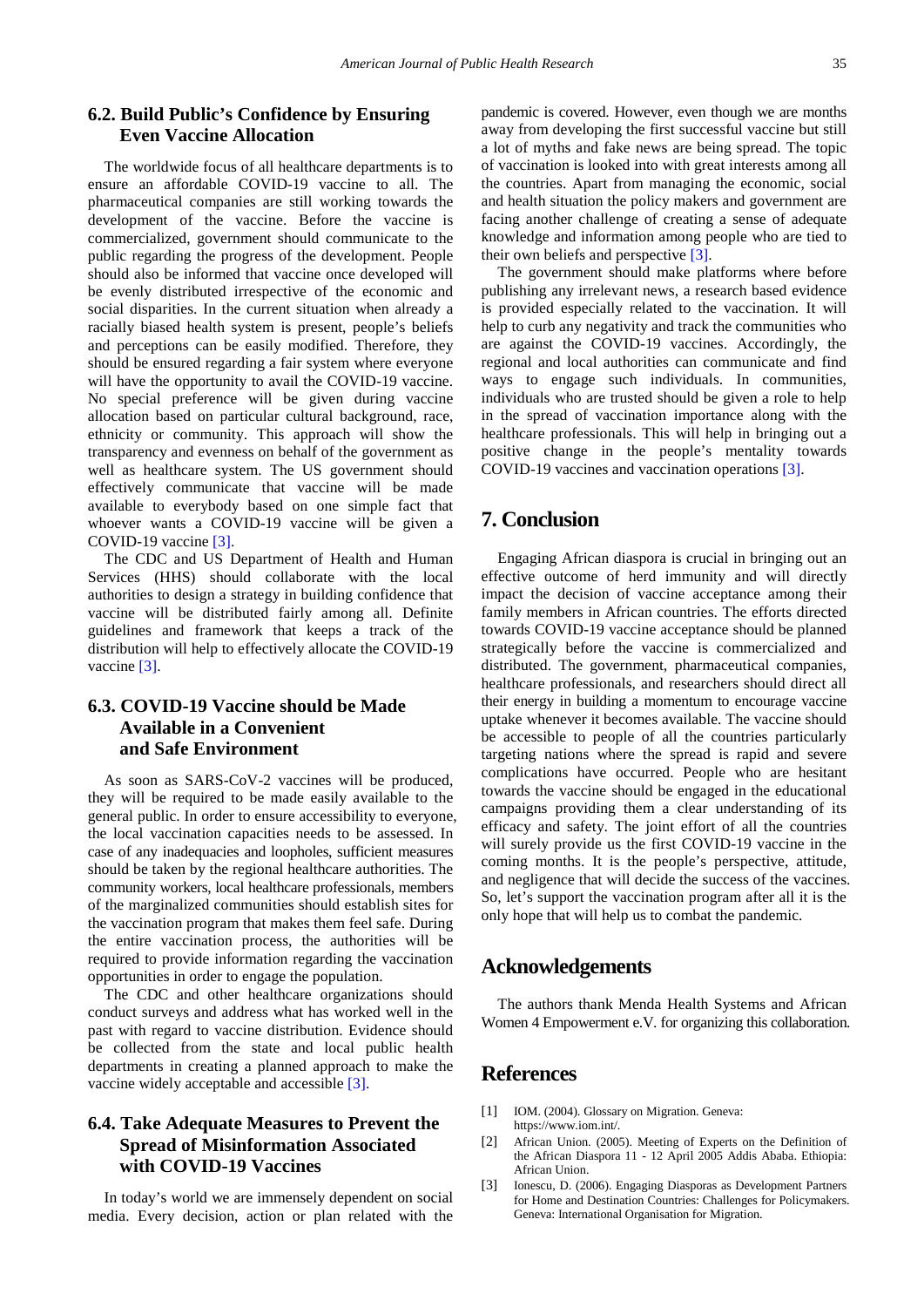- <span id="page-8-11"></span><span id="page-8-0"></span>[4] Dr Mohamoud, A. A. (2003). AFRICAN DIASPORA AND AFRICAN DEVELOPMENT Background paper for AfroNeth 5 December 2003.
- <span id="page-8-1"></span>[5] Mohan, G., & Zack‐Williams, A. (2007, Feb 25). Globalisation from below: conceptualising the role of the African diasporas in africa's development. Review of African Political Economy, pp. P211-236.
- <span id="page-8-2"></span>[6] Carling, J. (2003). Emigration, Return and Development in Cape Verde. International Workshop on Migration and Poverty in West Africa at the Sussex Centre for Migration Research. Sussex: University of Sussex
- <span id="page-8-4"></span>[7] Larson, H., Jarrett , C., Eckersberger, E., Smith, D., & Paterson, P. (2014). Understanding vaccine hesitancy around vaccines and vaccination from a global perspective: A systematic review of published literature, 2007-2012. Vaccine, pp. 32(19): 2150-9.
- <span id="page-8-5"></span>[8] CDC. (2016). Flu Vaccine Coverage, United States, 2015-16 Influenza. . Centers for Disease Control and Prevention.
- <span id="page-8-6"></span>[9] Lu, P., Singleton , J., Euler , E., Williams , W., & Bridges , C. (2013). Seasonal Influenza Vaccination Coverage Among Adult Populations in the United States, 2005-2011. American Journal of Epidemiology, pp. 178(9):1478-1487.
- <span id="page-8-7"></span>[10] Dong, E., Du, H., & Gardner, L. (2020). An interactive web-based dashboard to track COVID-19 in real time. . Lancet Infect Dis , pp. 20(5):533-4.
- <span id="page-8-8"></span>[11] CDC. (2019). CDC. Flu vaccination coverage, United States, 2018-19 Influenza Season. 2019. https ://www.cdc.gov/flu/fluva xview /cover age-1819e stima tes.htm. Accessed 3 Apr 2020.
- <span id="page-8-9"></span>[12] Bill & Melinda Gates Foundation. (2018). The Goalkeepers Report 2018.

https ://www.gates found ation .org/goalk eeper s/report. Accessed 3 Apr 2020.

- <span id="page-8-10"></span>[13] HSC. (2006). National strategy for pandemic influenza: implementation plan. Washington, DC: Government Printing Office; 2006. Homeland Security Council.
- <span id="page-8-14"></span>[14] DHHS. (2019). Crimson Contagion 2019 Functional Exercise Draft After-Action Report.October 2019. US Department of Health and Human Services, Office of the Assistant Secretary for Preparedness and Response.
- [15] Gates, B. (2020). Responding to Covid-19—a once-in-a-century pandemic? . NEJM, p. https://doi.org/10.1056/NEJMp 20037 62.
- <span id="page-8-12"></span>[16] Dabbagh, A., Laws, R., & Steulet, C. (2018). Dumolard L, Mulders MN, Kretsinger K, Alexander JP, Rota PA, Goodson JL. Progress toward regional measles elimination—worldwide, 2000- 2017. MMWR., pp. 67: 1323-9.
- <span id="page-8-13"></span>[17] Yang , L., Grenfell, B., & Mina, M. (2019). Measles vaccine escape: Should we be concerned? . Eur J Epidemiology, pp. 34: 893-6.
- <span id="page-8-3"></span>[18] WHO. (2019). Report of the SAGE Working Group on Immunization April 2019. . Geneva: World Health Organization.
- <span id="page-8-15"></span>[19] Schuster, M., Eskola, & Duclos, P. (2015). SAGE Working Group. Review of Vaccine Hesitancy: Rationale, Remit, and Methods. Vaccine. , pp. 33(34):4157-4160.
- <span id="page-8-16"></span>[20] MacDonald , N. (2015). Vaccine hesitancy: Definition, Scope and Determinants. . Vaccine, pp. 33(34): 4161-4164.
- <span id="page-8-17"></span>[21] Dubé, E., Laberge, C., Guay, M., Bramadat, P., & Roy, R. (2013). Vaccine Hesitancy: An Overview. Human vaccines & immunotherapeutics., pp. 9(8):1763-73.
- [22] Larson, H., Schulz, W., Tucker, J., & Smith, D. (2015). Measuring Vaccine Confidence: Introducing a Global Vaccine Confidence Index. . PLoS currents. , p. 7.
- <span id="page-8-18"></span>[23] Quinn, S., Jamison, A., Musa, D., Hilyard, K., & Freimuth, V. (2016, Dec 29). Exploring the Continuum of Vaccine Hesitancy Between African American and White Adults: Results of a Qualitative Study. PLOS Currents Outbreaks., p. Edition 1.
- <span id="page-8-19"></span>[24] U.S. Census Bureau. (2019). Age and sex composition in the United States: 2019. . https://www.census.gov/data/tables/2019/demo/age-and-sex/2019 age-sex-composition.html(accessed: 23rd June 2020).
- <span id="page-8-20"></span>[25] Larson , H., Clarke, R., Jarrett, C., Eckersberger, E., Levine, Z., Schulz, W., & Paterson, P. (2018). Measuring trust in vaccination; A systematic review. Human Vaccines & Immunotherapeutics, pp. 1-11.
- <span id="page-8-21"></span>[26] Zhu, N., Zhang, D., Wang, W., Li, X., Yang, B., & Song, J. (2020, FEB 20). A novel coronavirus from patients with pneumonia in China, 2019. N Engl J Med.
- <span id="page-8-22"></span>[27] Wu, F., Zhao, S., Yu, B., Chen, Y., Wang, W., Song, Z., . . . Zhang, Y. (2020). A new coronavirus associated with human respiratory disease in China . Nature, pp. 579(7798), 265-269.
- <span id="page-8-23"></span>[28] Zimmermann, P., & Curtis, N. (2020). Coronavirus infections in children including COVID-19: an overview of the epidemiology, clinical features, diagnosis, treatment and prevention options in children. Pediatr Infect Dis J, pp. 39(5):355-68.
- <span id="page-8-24"></span>[29] Boopathi, S., Poma, A., & Kolandaivel, P. (2020, April 30). Novel coronavirus structure, mechanism of action, antiviral drug promises and rule out against its treatment. J Biomol Struct Dyn, pp. 1-10.
- <span id="page-8-25"></span>[30] Buchholz, U., Bukreyev, A., Lijuan, Y., Lamirande, E., Murphy, B., Subbarao, K., & Collins, P. (2004). Contributions of the structural proteins of severe acute respiratory syndrome coronavirus to protective immunity. Proc Natl Acad Sci U S A, pp. 101(26): 9804-9.
- [31] Walls, A., Wall, A., Park, Y.-J., David, McGuire, A., & Veesler, D. (2020). Structure, function, and antigenicity of the SARS-CoV-2 spike glycoprotein. Cell.
- <span id="page-8-26"></span>[32] Roper, R., & Rehm, K. (2009). SARS vaccines: where are we? Expert Rev Vaccines, pp. 8(7):887-98.
- <span id="page-8-27"></span>[33] Edridge, A., Kaczorowska, J., Hoste , A., Bakker, M., & Klein, M. (2020.). Seasonal coronavirus protective immunity is short-lasting. Nature Medicine.
- <span id="page-8-28"></span>[34] Lurie, N., Saville, M., Hatchett, R., & Halton, J. (2020). Developing covid-19 vaccines at pandemic speed. N Engl J Med, pp. 382(21): 1969-73.
- <span id="page-8-29"></span>[35] WHO. (2016). Ebola Response Team. After Ebola in West Africa — unpredictable risks, preventable epidemics. N Engl J Med, pp. 375(6):587-96.
- <span id="page-8-30"></span>[36] Huber, C., Finelli, L., & Stevens, W. (2018). The economic and social burden of the 2014 Ebola outbreak in West Africa. J Infect Dis, pp. 218(Supplement\_5). p. S698-S704.
- [37] Habibzadeh, P., & Stoneman, E. (2020). The novel Coronavirus: a bird's eye view. Int J Occup Environ Med., pp. 11(2): 65-71.
- <span id="page-8-39"></span>[38] Ahmed, S., Quadeer, A., & McKay, M. (2020). Preliminary identification of potential vaccine targets for 2019-nCoV based on SARS-CoV immunological studies. bioRxiv.
- <span id="page-8-36"></span>[39] Shang, W., Yang, Y., Rao, Y., & Rao, X. (2020). The outbreak of SARS-CoV-2 pneumonia calls for viral vaccines. Vaccines, p. 5(1): 18.
- <span id="page-8-31"></span>[40] Casadevall, A., & Pirofski, L. (2020). The convalescent sera option for containing COVID-19. The Journal of clinical investigation, pp. 130(4), 1545-1548
- <span id="page-8-34"></span>[41] Moderna Therapeutics. (2020). First coronavirus vaccine trial in the US is recruiting volunteers. https://www.lives cienc e.com/uscoron aviru s-vacci ne-trial -recru iting .html
- <span id="page-8-32"></span>[42] WHO. (2020). DRAFT landscape of COVID-19 candidate vaccines-20 April 2020. Geneva:: World Health Organization.
- <span id="page-8-33"></span>[43] Kim, Y., Dema, B., & Reyes-Sandoval, A. (2020). COVID-19 vaccines: breaking record times to first-in-human trials. Vaccines, p. 5(1): 34.
- <span id="page-8-35"></span>[44] He, Y., Zhou, Y., Liu, S., Kou, Z., Li, W., Farzan, M., & Jiang, S. (2004). Receptor-binding domain of SARS-CoV spike protein induces highly potent neutralizing antibodies: implication for developing subunit vaccine. . Biochem Biophys Res Commun, pp. 324(2): 773-81.
- [45] Wang, Q., Wong, G., Lu, G., Yan, J., & Gao, G. (2016). MERS-CoV spike protein: targets for vaccines and therapeutics. Antiviral Research, pp. 133:165-77.
- <span id="page-8-37"></span>[46] Sanofi. (2020). Sanofi Reports Faster Progress for COVID-19 Vaccine Candidate.
	- https :// www.fdane ws.com/artic les/19776 5: FDANews.
- <span id="page-8-38"></span>[47] Chan, J.-W., Yuan, S., Kok, K.-H., To, K.-W., Chu, H., Yang, J., . . . Liu, J. (2020). A familial cluster of pneumonia associated with the 2019 novel coronavirus indicating person-to-person transmission: a study of a family cluster. Lancet, pp. 514-523.
- <span id="page-8-40"></span>[48] Makoni, M. (04. September 2020). COVID-19 vaccine trials in Africa. The Lancet Respiratory Medicine.
- <span id="page-8-41"></span>[49] Rowland, C., Johnson, C., & Wan, W. (2020). Even finding a COVID-19 vaccine won't be enough to end the pandemic. Washington Post, https://www.washingtonpost.com/business/2020/05/11/coronaviru

<span id="page-8-42"></span>s-vaccine-global-supply/. [50] Sanche, S., Lin, Y., Xu, C., Romero-Severson, E., Hengartner, N.,

& Ke, R. (2020). Sanche S, Lin YT, Xu C, Romero-Severson E,